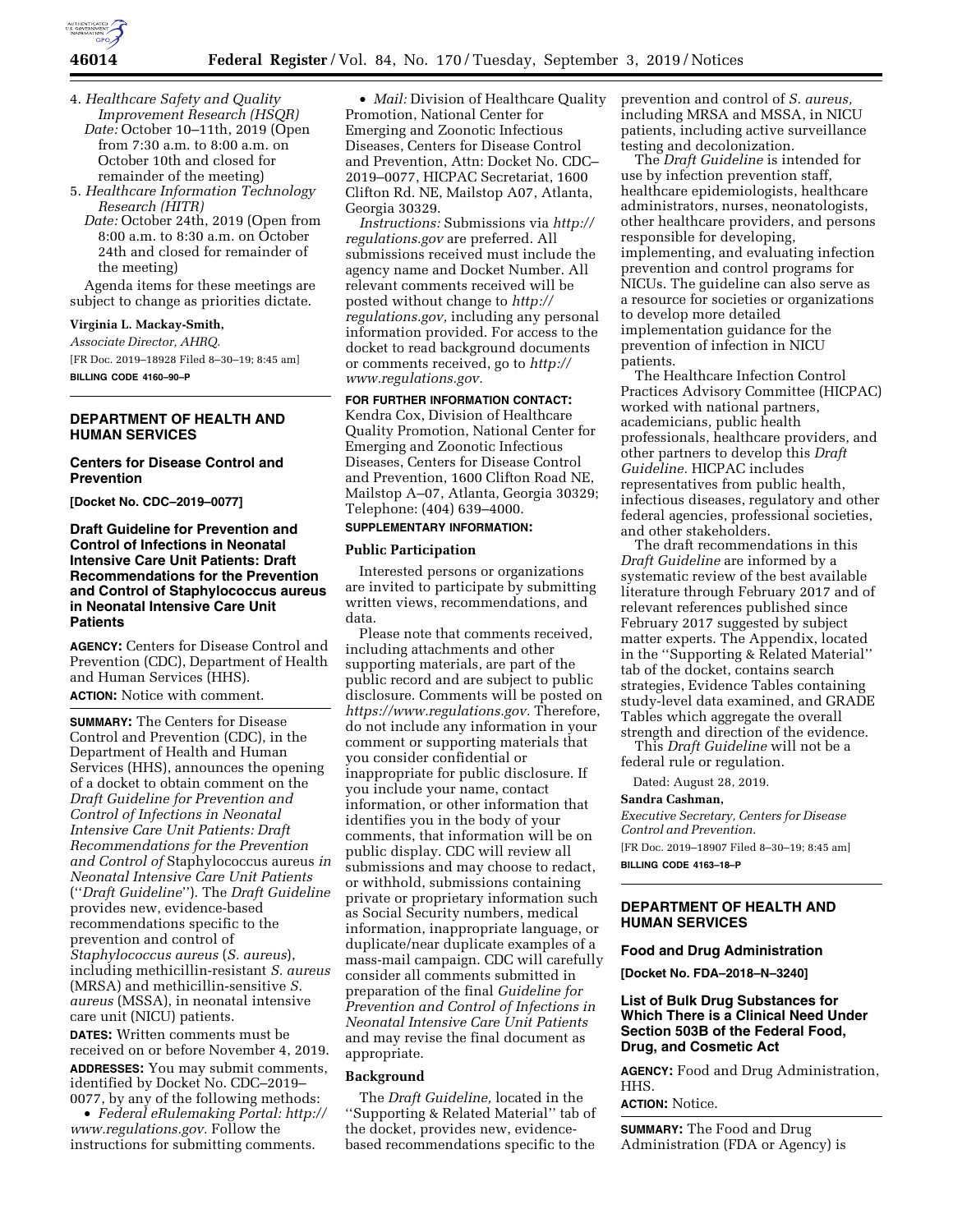developing a list of bulk drug substances (active pharmaceutical ingredients) for which there is a clinical need (the 503B Bulks List). Drug products that outsourcing facilities compound using bulk drug substances on the 503B Bulks List can qualify for certain exemptions from the Federal Food, Drug, and Cosmetic Act (FD&C Act) provided certain conditions are met. This notice identifies nine bulk drug substances that FDA has considered and is proposing not to include on the list: Dipyridamole, ephedrine sulfate, famotidine, hydralazine hydrochloride, methacholine chloride, sodium bicarbonate, sodium tetradecyl sulfate, trypan blue, and vecuronium bromide. Additional bulk drug substances nominated by the public for inclusion on this list are currently under consideration and will be the subject of future notices.

**DATES:** Submit either electronic or written comments on the notice by November 4, 2019 to ensure that the Agency considers your comment on this notice before it begins work on a notice reflecting the Agency's final decision about whether to include these substances on the 503B Bulks List.

#### **ADDRESSES:** You may submit comments at any time as follows:

#### *Electronic Submissions*

Submit electronic comments in the following way:

• *Federal eRulemaking Portal: [https://www.regulations.gov.](https://www.regulations.gov)* Follow the instructions for submitting comments. Comments submitted electronically, including attachments, to *[https://](https://www.regulations.gov) [www.regulations.gov](https://www.regulations.gov)* will be posted to the docket unchanged. Because your comment will be made public, you are solely responsible for ensuring that your comment does not include any confidential information that you or a third party may not wish to be posted, such as medical information, your or anyone else's Social Security number, or confidential business information, such as a manufacturing process. Please note that if you include your name, contact information, or other information that identifies you in the body of your comments, that information will be posted on *[https://www.regulations.gov.](https://www.regulations.gov)* 

• If you want to submit a comment with confidential information that you do not wish to be made available to the public, submit the comment as a written/paper submission and in the manner detailed (see ''Written/Paper Submissions'' and ''Instructions'').

#### *Written/Paper Submissions*

Submit written/paper submissions as follows:

• *Mail/Hand Delivery/Courier (for written/paper submissions):* Dockets Management Staff (HFA–305), Food and Drug Administration, 5630 Fishers Lane, Rm. 1061, Rockville, MD 20852.

• For written/paper comments submitted to the Dockets Management Staff, FDA will post your comment, as well as any attachments, except for information submitted, marked and identified, as confidential, if submitted as detailed in ''Instructions.''

*Instructions:* All submissions received must include the Docket No. FDA– 2018–N–3240 for ''List of Bulk Drug Substances For Which There Is a Clinical Need Under Section 503B of the Federal Food, Drug, and Cosmetic Act.'' Received comments will be placed in the docket and, except for those submitted as ''Confidential Submissions,'' publicly viewable at *<https://www.regulations.gov>* or at the Dockets Management Staff between 9 a.m. and 4 p.m., Monday through Friday.

• Confidential Submissions—To submit a comment with confidential information that you do not wish to be made publicly available, submit your comments only as a written/paper submission. You should submit two copies total. One copy will include the information you claim to be confidential with a heading or cover note that states ''THIS DOCUMENT CONTAINS CONFIDENTIAL INFORMATION.'' The Agency will review this copy, including the claimed confidential information, in its consideration of comments. The second copy, which will have the claimed confidential information redacted/blacked out, will be available for public viewing and posted on *[https://www.regulations.gov.](https://www.regulations.gov)* Submit both copies to the Dockets Management Staff. If you do not wish your name and contact information to be made publicly available, you can provide this information on the cover sheet and not in the body of your comments and you must identify this information as ''confidential.'' Any information marked as ''confidential'' will not be disclosed except in accordance with 21 CFR 10.20 and other applicable disclosure law. For more information about FDA's posting of comments to public dockets, see 80 FR 56469, September 18, 2015, or access the information at: *[https://www.gpo.gov/](https://www.gpo.gov/fdsys/pkg/FR-2015-09-18/pdf/2015-23389.pdf) [fdsys/pkg/FR-2015-09-18/pdf/2015-](https://www.gpo.gov/fdsys/pkg/FR-2015-09-18/pdf/2015-23389.pdf)  [23389.pdf.](https://www.gpo.gov/fdsys/pkg/FR-2015-09-18/pdf/2015-23389.pdf)* 

*Docket:* For access to the docket to read background documents or the electronic and written/paper comments received, go to *[https://](https://www.regulations.gov) [www.regulations.gov](https://www.regulations.gov)* and insert the docket number, found in brackets in the heading of this document, into the ''Search'' box and follow the prompts and/or go to the Dockets Management Staff, 5630 Fishers Lane, Rm. 1061, Rockville, MD 20852.

#### **FOR FURTHER INFORMATION CONTACT:**

Elizabeth Hankla, Center for Drug Evaluation and Research, Food and Drug Administration, 10903 New Hampshire Ave., Bldg. 51, Rm. 5216, Silver Spring, MD 20993, 301–796– 3110.

#### **SUPPLEMENTARY INFORMATION:**

## **I. Background**

#### *A. Statutory and Regulatory Background*

Section 503B of the FD&C Act (21 U.S.C. 353b) describes the conditions that must be satisfied for drug products compounded by an outsourcing facility to be exempt from section 505 (21 U.S.C. 355) (concerning the approval of drugs under new drug applications (NDAs) or abbreviated new drug applications (ANDAs)); section 502(f)(1)  $(21 \text{ U.S.C. } 352(f)(1))$  (concerning the labeling of drugs with adequate directions for use); and section 582 (21 U.S.C. 360eee–1) (concerning drug supply chain security requirements).<sup>1</sup>

Drug products compounded under the conditions in section 503B are not exempt from current good manufacturing practice (CGMP) requirements in section 501(a)(2)(B) of the FD&C Act (21 U.S.C. 351(a)(2)(B)).2 Outsourcing facilities are also subject to FDA inspections according to a riskbased schedule, specific adverse event reporting requirements, and other conditions that help to mitigate the risks of the drug products they compound.3 Outsourcing facilities may or may not obtain prescriptions for identified individual patients and can, therefore, distribute compounded drugs to healthcare practitioners for ''office stock,'' to hold in their offices in advance of patient need.4

One of the conditions that must be met for a drug product compounded by an outsourcing facility to qualify for exemptions under section 503B of the FD&C Act is that the outsourcing facility may not compound a drug using a bulk drug substance unless: (1) The bulk drug substance appears on a list established

<sup>1</sup>Section 503B(a) of the FD&C Act.

<sup>2</sup>Compare section 503A(a) of the FD&C Act (exempting drugs compounded in accordance with that section) with section 503B(a) of the FD&C Act (not providing the exemption from CGMP requirements).

<sup>3</sup>Section 503B(b)(4) and (5) of the FD&C Act. 4Section 503B(d)(4)(C) of the FD&C Act.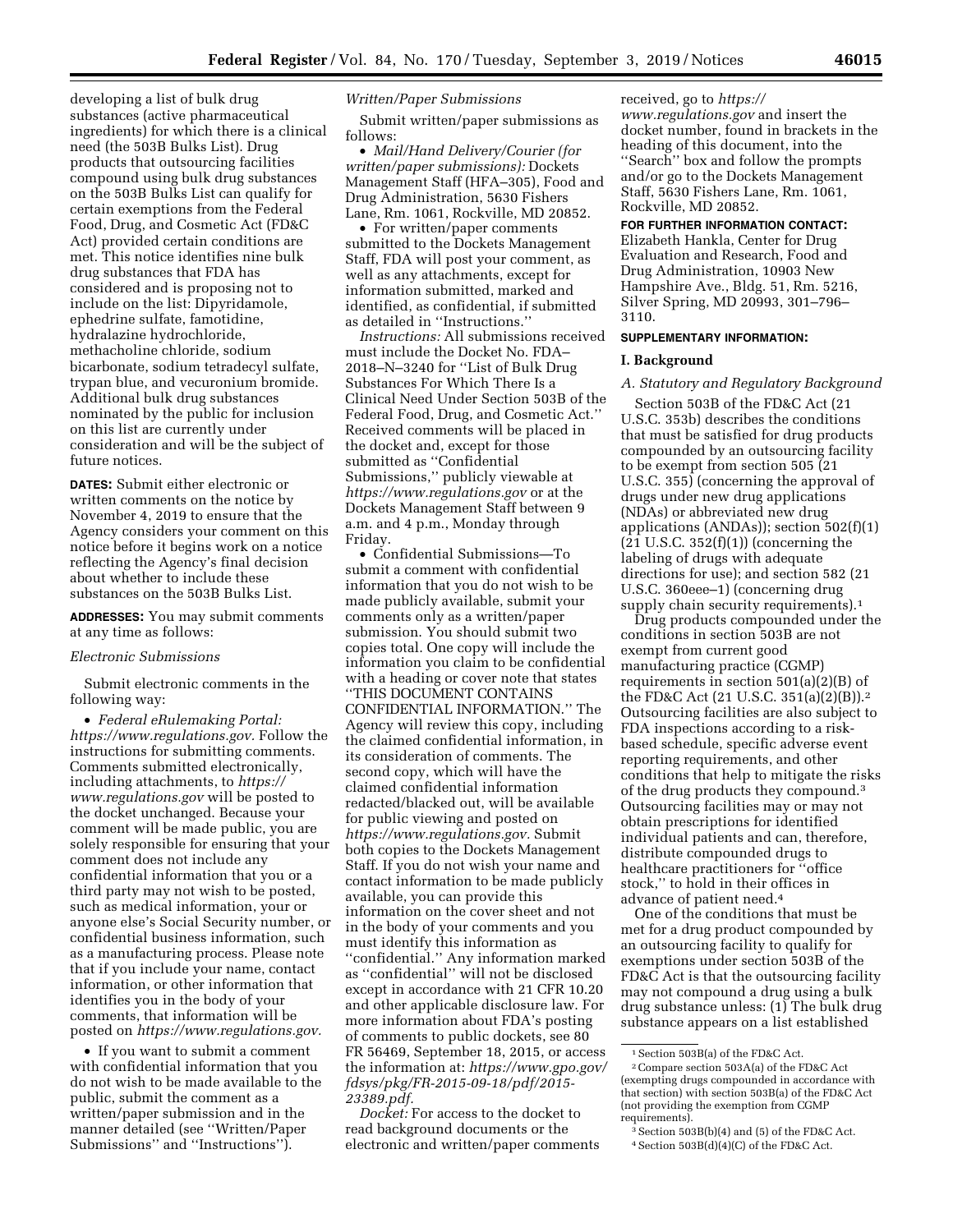by the Secretary of Health and Human Services identifying bulk drug substances for which there is a clinical need (the 503B Bulks List) or (2) the drug compounded from such bulk drug substances appears on the drug shortage list in effect under section 506E of the FD&C Act (FDA's drug shortage list) (21 U.S.C. 356e) at the time of compounding, distribution, and dispensing.<sup>5</sup>

Section 503B of the FD&C Act directs FDA to establish the 503B Bulks List by: (1) Publishing a notice in the **Federal Register** proposing bulk drug substances to be included on the list, including the rationale for such proposal; (2) providing a period of not less than 60 calendar days for comment on the notice; and (3) publishing a notice in the **Federal Register** designating bulk drug substances for inclusion on the list.6

In March 2019, FDA published a notice that identified two bulk drug substances, nicardipine hydrochloride and vasopressin, that were nominated for inclusion on the 503B Bulks List, and that, after consideration, FDA did not include on that list (84 FR 7383). The March 2019 notice stated that additional bulk drug substances were under evaluation, and that additional substances would be the subject of future notices. This notice identifies nine nominated substances that FDA has evaluated and proposes not to include on the 503B Bulks List.

For purposes of section 503B, *bulk drug substance* means an active pharmaceutical ingredient as defined in 21 CFR 207.1.7 *Active pharmaceutical ingredient* means any substance that is intended for incorporation into a finished drug product and is intended to furnish pharmacological activity or other direct effect in the diagnosis, cure, mitigation, treatment, or prevention of disease, or to affect the structure or any function of the body, but the term does not include intermediates used in the synthesis of the substance.<sup>89</sup>

For further information about drug compounding and the background for the 503B Bulks List, see 83 FR 43877 (August 28, 2018).

## **II. Methodology for Developing the 503B Bulks List**

# *A. Process for Developing the List*

FDA requested nominations for specific bulk drug substances for the Agency to consider for inclusion on the 503B Bulks List in the **Federal Register**  of December 4, 2013 (78 FR 72838). FDA reopened the nomination process in the **Federal Register** of July 2, 2014 (79 FR 37750), and provided more detailed information on what FDA needs to evaluate nominations for the list. On October 27, 2015 (80 FR 65770), the Agency opened a new docket, FDA– 2015–N–3469, to provide an opportunity for interested persons to submit new nominations of bulk drug substances or to renominate substances with sufficient information.

As FDA evaluates bulk drug substances, it intends to publish notices for public comment in the **Federal Register** that describe the FDA's proposed position on each substance along with the rationale for that position.10 After considering any comments on FDA's proposals regarding whether to include nominated substances on the 503B Bulks List, FDA intends to consider whether input from the Pharmacy Compounding Advisory Committee (PCAC) on the nominations would be helpful to the Agency in making its determination, and if so, it will seek PCAC input.11 Depending on its review of the docket comments and other relevant information before the Agency, FDA may finalize its proposed determination without change, or it may finalize a modification to its proposal to reflect new evidence or analysis regarding clinical need. FDA will then publish in the **Federal Register** a list identifying the bulk drug substances for which it has determined there is a clinical need and FDA's rationale in making that final determination. FDA will also publish in the **Federal Register**  a list of those substances it considered but found that there is no clinical need to use in compounding and FDA's rationale in making this decision.

FDA intends to maintain a current list of all bulk drug substances it has evaluated on its website, and separately identify bulk drug substances it has

placed on the 503B Bulks List and those it has decided not to place on the 503B Bulks List. FDA will only place a bulk drug substance on the 503B Bulks List where it has determined there is a clinical need for outsourcing facilities to compound drug products using the bulk drug substance. If a clinical need to compound drug products using the bulk drug substance has not been demonstrated, based on the information submitted by the nominator and any other information considered by the Agency, FDA will not place a bulk drug substance on the 503B Bulks List.

FDA intends to evaluate the bulk drug substances nominated for the 503B Bulks List on a rolling basis. FDA will evaluate and publish in the **Federal Register** its proposed and final determinations in groups of bulk drug substances until all nominated substances that were sufficiently supported have been evaluated and either placed on the 503B Bulks List or identified as bulk drug substances that were considered but determined not to be appropriate for inclusion on the 503B Bulks List.12

## *B. Analysis of Substances Nominated for the List*

As noted above, the 503B Bulks List will include bulk drug substances for which there is a clinical need. The Agency is beginning its evaluation of some of the bulk drug substances that were nominated for inclusion on the 503B Bulks List, proceeding case by case, under the clinical need standard provided by the statute.13 In applying this standard to develop the proposals in this notice, FDA is interpreting the phrase ''bulk drug substances for which there is a clinical need'' to mean that the 503B Bulks List may include a bulk

*[GuidanceComplianceRegulatoryInformation/](https://www.fda.gov/downloads/Drugs/GuidanceComplianceRegulatoryInformation/Guidances/UCM469122.pdf) [Guidances/UCM469122.pdf.](https://www.fda.gov/downloads/Drugs/GuidanceComplianceRegulatoryInformation/Guidances/UCM469122.pdf)* 

13On March 4, 2019, FDA announced the availability of a final guidance entitled ''Evaluation of Bulk Drug Substances Nominated for Use in Compounding Under Section 503B of the Federal Food, Drug, and Cosmetic Act'' (503B Bulks Evaluation Guidance) (84 FR 7390); available at *[https://www.fda.gov/downloads/Drugs/](https://www.fda.gov/downloads/Drugs/GuidanceComplianceRegulatoryInformation/Guidances/UCM602276.pdf) [GuidanceComplianceRegulatoryInformation/](https://www.fda.gov/downloads/Drugs/GuidanceComplianceRegulatoryInformation/Guidances/UCM602276.pdf) [Guidances/UCM602276.pdf.](https://www.fda.gov/downloads/Drugs/GuidanceComplianceRegulatoryInformation/Guidances/UCM602276.pdf)* This guidance describes FDA policies for developing the 503B Bulks List, including the Agency's interpretation of the phrase ''bulk drug substances for which there is a clinical need,'' as it is used in section 503B of the FD&C Act.

<sup>5</sup>Section 503B(a)(2)(A) of the FD&C Act.  $^6$  Section 503B(a)(2)(A)(i)(I) to (III) of the FD&C Act.

<sup>7</sup> 21 CFR 207.3.

<sup>8</sup>Section 503B(a)(2) of the FD&C Act and 21 CFR 207.1.

<sup>9</sup> Inactive ingredients are not subject to section 503B(a)(2) of the FD&C Act and will not be included in the 503B Bulks List because they are not included within the definition of a bulk drug substance. Pursuant to section 503B(a)(3), inactive ingredients used in compounding must comply with the standards of an applicable United States Pharmacopeia or National Formulary monograph, if a monograph exists.

 $^{\rm 10}\rm{This}$  is consistent with procedure set forth in section  $503B(a)(2)(A)(i)$  of the FD&C Act. Although the statute only directs FDA to issue a **Federal Register** notice and seek public comment when it proposes to include bulk drug substances on the 503B Bulks List, we intend to seek comment when the Agency has evaluated a nominated substance and proposes either to include or not to include the substance on the list.

<sup>11</sup>Section 503B of the FD&C Act does not require FDA to consult the PCAC before developing a 503B Bulks List.

<sup>12</sup>On January 13, 2017, FDA announced the availability of a revised final guidance for industry that provides additional information regarding FDA's policies for bulk drug substances nominated for the 503B Bulks List pending our review of nominated substances under the ''clinical need'' standard entitled ''Interim Policy on Compounding Using Bulk Drug Substances Under Section 503B of the Federal Food, Drug, and Cosmetic Act'' (81 FR 37502); available at *[https://www.fda.gov/](https://www.fda.gov/downloads/Drugs/GuidanceComplianceRegulatoryInformation/Guidances/UCM469122.pdf)  [downloads/Drugs/](https://www.fda.gov/downloads/Drugs/GuidanceComplianceRegulatoryInformation/Guidances/UCM469122.pdf)*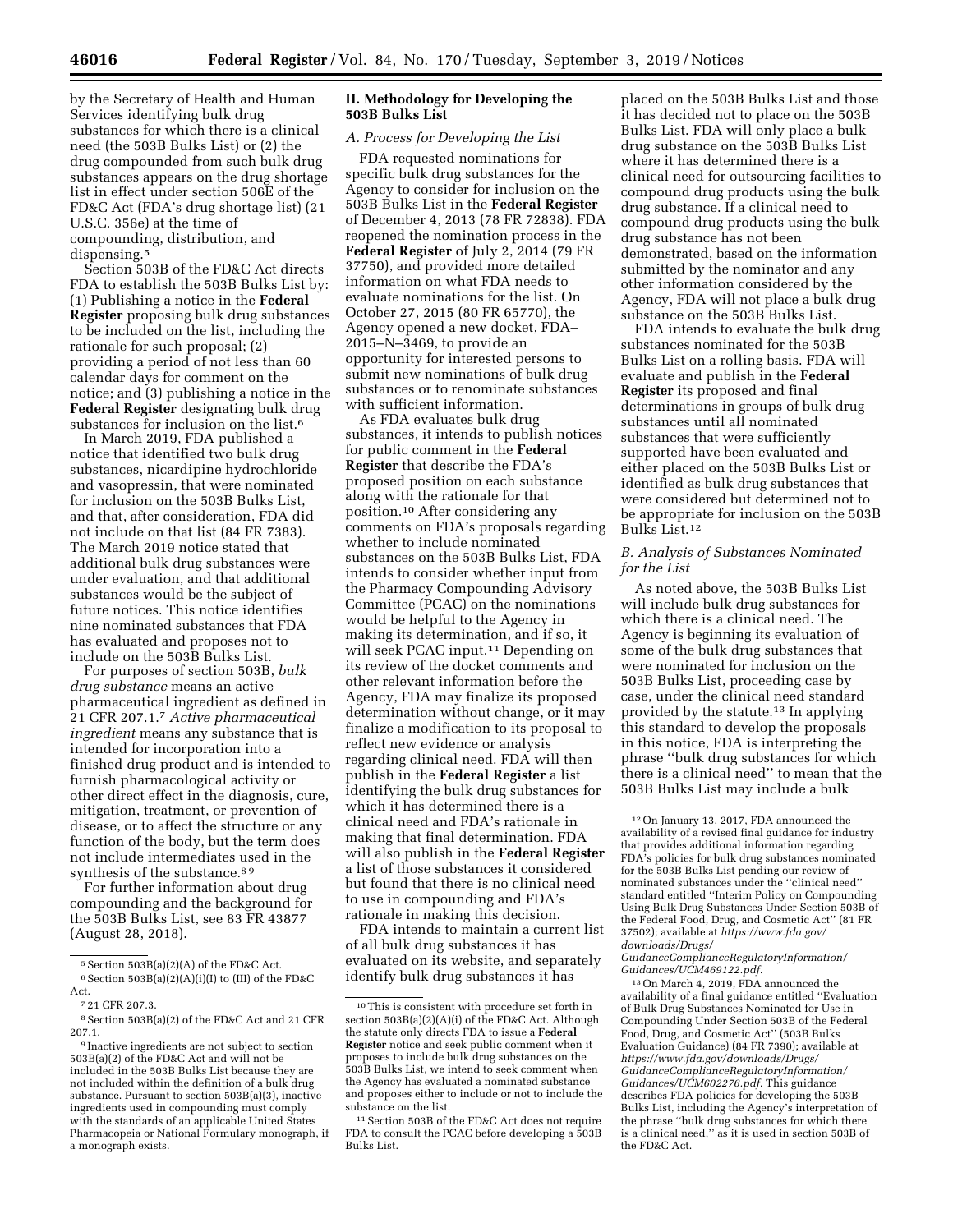drug substance if: (1) There is a clinical need for an outsourcing facility to compound the drug product and (2) the drug product must be compounded using the bulk drug substance. FDA is not interpreting supply issues, such as backorders, to be within the meaning of ''clinical need'' for compounding with a bulk drug substance. Section 503B separately provides for compounding from bulk drug substances under the exemptions from the FD&C Act discussed above if the drug product compounded from the bulk drug substance is on the FDA drug shortage list at the time of compounding, distribution, and dispensing. Additionally, we are not considering cost of the compounded drug product as compared with an FDA-approved drug product to be within the meaning of ''clinical need.''

The bulk drug substances that we are addressing in this notice are components of FDA-approved drug products, and we therefore began our evaluation by asking the following questions:

1. Is there a basis to conclude, for each FDA-approved product that includes the nominated bulk drug substance, that: (a) An attribute of the FDA-approved drug product makes it medically unsuitable to treat certain patients for a condition that FDA has identified for evaluation and (b) the drug product proposed to be compounded is intended to address that attribute?

2. Is there a basis to conclude that the drug product proposed to be compounded must be produced from a bulk drug substance rather than from an FDA-approved drug product?

The reason for question 1 is that unless an attribute of the FDA-approved drug is medically unsuitable for certain patients, and a drug product compounded using a bulk drug substance that is a component of the approved drug is intended to address that attribute, there is no clinical need to compound a drug product using that bulk drug substance. Rather, such compounding would unnecessarily expose patients to the risks associated with drug products that do not meet the standards applicable to FDA-approved drug products for safety, effectiveness, quality, and labeling and would undermine the drug approval process. The reason for question 2 is that to place a bulk drug substance on the 503B Bulks List, FDA must determine that there is a clinical need for outsourcing facilities to compound a drug product *using the bulk drug substance* rather than starting with an FDA-approved drug product.

If the answer to both of these questions is ''yes,'' there may be a clinical need for outsourcing facilities to compound using the bulk drug substance, and we would analyze the question further.14 If the answer to either of these questions is ''no,'' we generally would not include the bulk drug substance on the 503B Bulks List, because there would not be a basis to conclude that there may be a clinical need to compound drug products using the bulk drug substance instead of administering or starting with an approved drug product.

## **III. Substances Proposed for the 503B Bulks List**

Because the substances in this notice are components of FDA-approved drug products, we considered whether: (1) There is a basis to conclude that an attribute of each FDA-approved drug product containing the bulk drug substance makes each one medically unsuitable to treat certain patients for a condition that FDA has identified for evaluation, and the drug product proposed to be compounded is intended to address that attribute and (2) whether the drug product proposed to be compounded must be compounded using a bulk drug substance.

The nine bulk drug substances that have been evaluated and that FDA is proposing not to place on the list are as follows: dipyridamole, ephedrine sulfate, famotidine, hydralazine hydrochloride, methacholine chloride, sodium bicarbonate, sodium tetradecyl sulfate, trypan blue, and vecuronium bromide. The reasons for FDA's proposals are included below.

#### *A. Dipyridamole*

Dipyridamole has been nominated for inclusion on the 503B Bulks List to compound drug products that are used for thallium myocardial perfusion imaging for the evaluation of coronary artery disease in patients who cannot exercise adequately.15 The proposed route of administration is intravenous, the proposed dosage form is an injection, and the proposed strength is 1 milligram per milliliter (mg/mL) in a 50 mL and 60 mL syringe. The nominated bulk drug substance is a

component of FDA-approved drug products (*e.g.,* ANDAs 074521 and 074939). FDA-approved dipyridamole is available as a 5 mg/mL injection for intravenous administration.16 17 Per its labeling, it should be diluted to a final concentration of less than or equal to 2.5  $mg/mL$ .<sup>18</sup>

## 1. Suitability of FDA-Approved Drug Product

The nomination does not identify an attribute of the FDA-approved drug products that makes them medically unsuitable to treat certain patients and that the proposed compounded drug products are intended to address. Specifically, the nomination does not explain why the 5 mg/mL injection (for dilution) is medically unsuitable for certain patients. Accordingly, with respect to the dipyridamole drug products proposed to be compounded, FDA finds no basis to conclude that an attribute of the FDA-approved product makes it medically unsuitable to treat certain patients for a condition that FDA has identified for evaluation.

2. Whether the Drug Product Must Be Compounded From a Bulk Drug Substance

The nomination does not take the position or provide support for the position that drug products containing dipyridamole must be compounded from bulk drug substances rather than by diluting the approved drug product. FDA finds no basis to conclude that the dipyridamole drug products proposed in the nominations must be compounded using a bulk drug substance rather than the approved drug product.

#### *B. Ephedrine Sulfate*

Ephedrine sulfate has been nominated for inclusion on the 503B Bulks List to compound drug products that treat acute bronchospasm, drug induced hypotension due to anesthesia, and nasal congestion.19 The proposed route of administration is intravenous, the proposed dosage form is a preservative-

<sup>14</sup>FDA's 503B Bulks Evaluation Guidance sets forth four additional factors that the Agency generally intends to consider in such an analysis. Because we did not answer ''yes'' to both of the threshold questions for dipyridamole, ephedrine sulfate, famotidine, hydralazine hydrochloride, methacholine chloride, sodium bicarbonate, sodium tetradecyl sulfate, trypan blue, or vecuronium bromide, we did not consider these four additional factors in this proposal.

<sup>15</sup>See Docket No. FDA–2015–N–3469, document no. FDA–2015–N–3469–0031.

<sup>16</sup>See, *e.g.,* ANDA 074521 labeling available as of the date of this notice at *[https://](https://www.accessdata.fda.gov/spl/data/baa2cb6d-2b97-4ad3-a5fc-bad3b8bc6175/baa2cb6d-2b97-4ad3-a5fc-bad3b8bc6175.xml) [www.accessdata.fda.gov/spl/data/baa2cb6d-2b97-](https://www.accessdata.fda.gov/spl/data/baa2cb6d-2b97-4ad3-a5fc-bad3b8bc6175/baa2cb6d-2b97-4ad3-a5fc-bad3b8bc6175.xml)  [4ad3-a5fc-bad3b8bc6175/baa2cb6d-2b97-4ad3](https://www.accessdata.fda.gov/spl/data/baa2cb6d-2b97-4ad3-a5fc-bad3b8bc6175/baa2cb6d-2b97-4ad3-a5fc-bad3b8bc6175.xml) [a5fc-bad3b8bc6175.xml.](https://www.accessdata.fda.gov/spl/data/baa2cb6d-2b97-4ad3-a5fc-bad3b8bc6175/baa2cb6d-2b97-4ad3-a5fc-bad3b8bc6175.xml)* 

<sup>17</sup> Dipyridamole is also approved as an oral tablet and in combination with aspirin as an extended release capsule.

<sup>18</sup>According to the label for ANDA 074521, dipyridamole injection should be diluted in at least a 1:2 ratio with with sodium chloride injection 0.45%, sodium chloride injection 0.9% or dextrose injection 5% for a total volume of approximately 20 to 50 mL.

<sup>19</sup>See Docket No. FDA–2013–N–1524, document nos. FDA–2013–N–1524–2292 and FDA–2013–N– 1524–2298.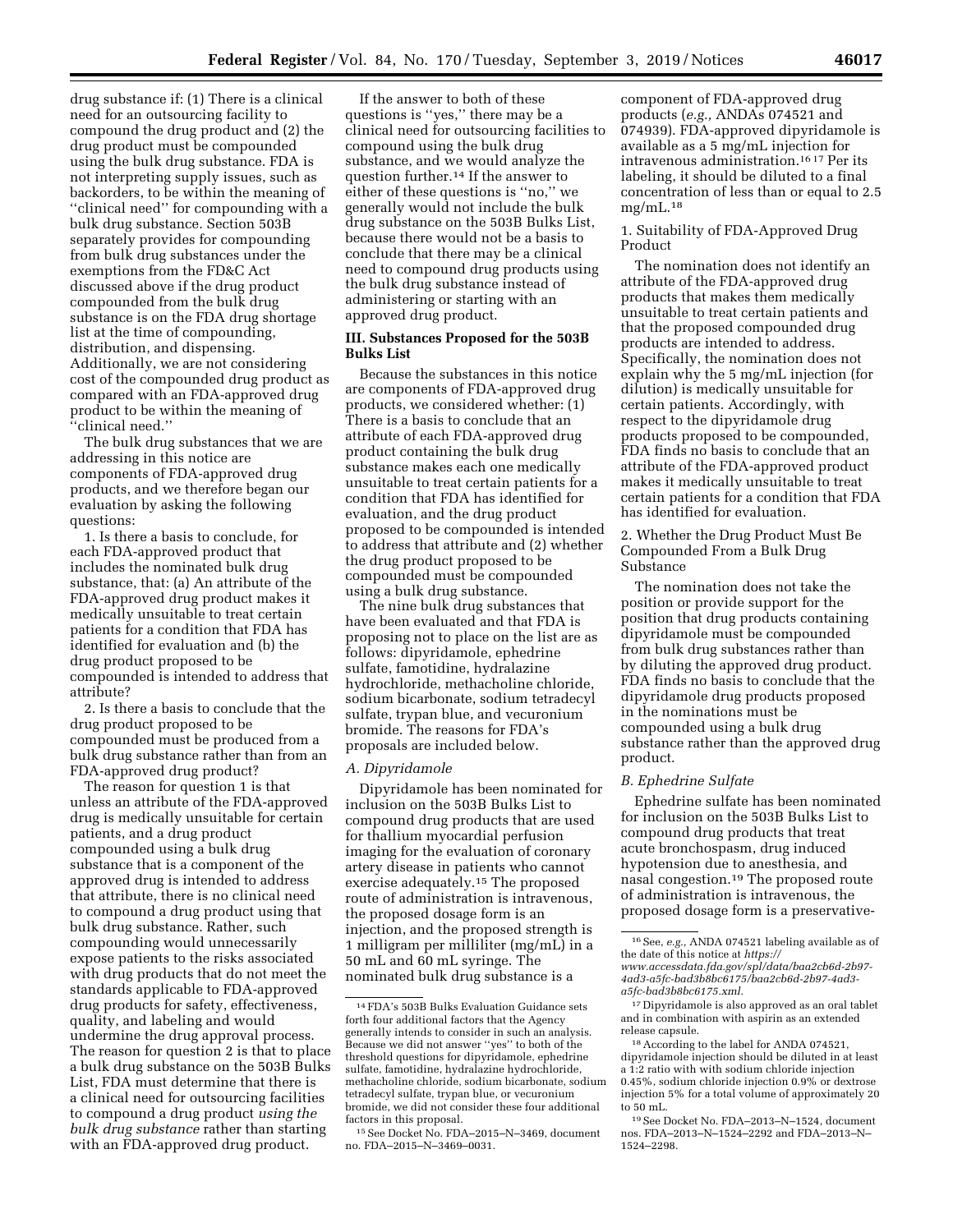free solution, and the proposed strengths are 5 mg/mL and 10 mg/mL.20 The nominated bulk drug substance is a component of FDA-approved drug products (*e.g.,* NDAs 208943 and 208289). FDA-approved ephedrine sulfate is available as a single-dose, preservative-free 50 mg/mL solution for intravenous administration.21 22 Per its labeling, ephedrine sulfate must be diluted before administration to achieve the desired concentration as an intravenous bolus or intravenous infusion. The labeling includes preparation instructions for making a solution containing a final concentration of 5 mg/mL of ephedrine sulfate injection for bolus intravenous administration.

1. Suitability of FDA-Approved Drug Product

The nominations do not identify an attribute of the FDA-approved drug products that make them medically unsuitable to treat certain patients and that the proposed compounded drug products are intended to address. Specifically, the nominations do not explain why the single-dose, preservative-free 50 mg/mL solution (for dilution) is medically unsuitable for certain patients. Accordingly, with respect to the ephedrine sulfate drug products proposed to be compounded, FDA finds no basis to conclude that an attribute of the FDA-approved product makes it medically unsuitable to treat certain patients for a condition that FDA has identified for evaluation.

2. Whether the Drug Product Must Be Compounded From a Bulk Drug Substance

The nominations do not take the position or provide support for the position that drug products containing ephedrine sulfate must be compounded from bulk drug substances rather than by diluting the approved drug product. FDA finds no basis to conclude that the ephedrine sulfate drug products proposed in the nominations must be compounded using a bulk drug substance rather than the approved drug product.

*[www.accessdata.fda.gov/spl/data/6df5e5f1-6375-](https://www.accessdata.fda.gov/spl/data/6df5e5f1-6375-45ff-9905-f19927e92ee2/6df5e5f1-6375-45ff-9905-f19927e92ee2.xml)  [45ff-9905-f19927e92ee2/6df5e5f1-6375-45ff-9905](https://www.accessdata.fda.gov/spl/data/6df5e5f1-6375-45ff-9905-f19927e92ee2/6df5e5f1-6375-45ff-9905-f19927e92ee2.xml) [f19927e92ee2.xml.](https://www.accessdata.fda.gov/spl/data/6df5e5f1-6375-45ff-9905-f19927e92ee2/6df5e5f1-6375-45ff-9905-f19927e92ee2.xml)* 

22Per the label for NDA 208943, each mL contains ephedrine sulfate 50 mg in water for injection as a single-dose product.

#### *C. Famotidine*

Famotidine has been nominated for inclusion on the 503B Bulks List to compound drug products that treat duodenal ulcer disease, esophagitis, gastrointestinal reflux disease, and gastric ulcer disease, among other conditions.23 The proposed route of administration is intravenous, the proposed dosage form is a preservativefree solution and a diluted injection solution, and the proposed strengths range from 2 mg/mL to 10 mg/mL.24 The nominated bulk drug substance is a component of FDA-approved drug products (*e.g.,* ANDAs 078641 and 078642). FDA-approved famotidine is available as a single-dose, preservativefree 10 mg/mL solution for intravenous administration.25 26 27 Per its labeling, famotidine may be diluted to a final concentration of 4 mg/mL or 2 mg/mL for bolus administration.28

1. Suitability of FDA-Approved Drug Product

The nominations do not identify an attribute of the FDA-approved drug products that make them medically unsuitable to treat certain patients and that the proposed compounded drug products are intended to address. Specifically, the nominations do not explain why the single-dose, preservative-free 10 mg/mL solution (for dilution) is medically unsuitable for certain patients. Accordingly, with respect to the famotidine drug products proposed to be compounded, FDA finds no basis to conclude that an attribute of

<sup>25</sup> See, *e.g., ANDAs* 079641 and 079641 labeling available as of the date of this notice at *[https://](https://www.accessdata.fda.gov/spl/data/99bd2efa-ef75-4daf-ae24-ab574adf1a1e/99bd2efa-ef75-4daf-ae24-ab574adf1a1e.xml) [www.accessdata.fda.gov/spl/data/99bd2efa-ef75-](https://www.accessdata.fda.gov/spl/data/99bd2efa-ef75-4daf-ae24-ab574adf1a1e/99bd2efa-ef75-4daf-ae24-ab574adf1a1e.xml) [4daf-ae24-ab574adf1a1e/99bd2efa-ef75-4daf-ae24](https://www.accessdata.fda.gov/spl/data/99bd2efa-ef75-4daf-ae24-ab574adf1a1e/99bd2efa-ef75-4daf-ae24-ab574adf1a1e.xml) [ab574adf1a1e.xml.](https://www.accessdata.fda.gov/spl/data/99bd2efa-ef75-4daf-ae24-ab574adf1a1e/99bd2efa-ef75-4daf-ae24-ab574adf1a1e.xml)* 

<sup>26</sup> Per the label for ANDA 079641, famotine injection is available in a non-preserved single-dose vial.

27Famotidine is also approved as an oral tablet and a powder for suspension for oral administration.

28According to the label for ANDA 078642, to prepare famotidine intravenous solutions, aseptically dilute 2 mL of famotidine injection, USP (solution containing 10 mg/mL) with 0.9% Sodium Chloride Injection or other compatible intravenous solution (see Stability, Famotidine Injection, USP) to a total volume of either 5 mL or 10 mL and inject over a period of not less than 2 minutes. In addition, to prepare famotidine intravenous infusion solutions, aseptically dilute 2 mL of famotidine injection, USP with 100 mL of 5% dextrose or other compatible solution (see Stability, Famotidine Injection, USP), and infuse over a 15 to 30-minute period.

the FDA-approved product makes it medically unsuitable to treat certain patients for a condition that FDA has identified for evaluation.

2. Whether the Drug Product Must Be Compounded From a Bulk Drug Substance

The nominations do not take the position or provide support for the position that drug products containing famotidine must be compounded from bulk drug substances rather than by diluting the approved drug product. FDA finds no basis to conclude that the famotidine drug products proposed in the nominations must be compounded using a bulk drug substance rather than the approved drug product.

## *D. Hydralazine Hydrochloride (HCl)*

Hydralazine HCl has been nominated for inclusion on the 503B Bulks List to compound drug products that treat essential hypertension.29 The proposed routes of administration are intravenous and intramuscular, the proposed dosage form is a preservative-free solution, and the proposed strengths are 0.2 mg/mL and 20 mg/mL.30 The nominated bulk drug substance is a component of FDAapproved drug products (*e.g.,* ANDAs 204680 and 040730). FDA-approved hydralazine HCl is available as a preservative-free 20 mg/mL solution for intravenous and intramuscular administration.31 32 33

1. Suitability of FDA-Approved Drug Product

The nominations do not identify an attribute of the FDA-approved drug products that make them medically unsuitable to treat certain patients and that the proposed compounded drug products are intended to address. Specifically, the nominations do not explain why the preservative-free 20 mg/mL solution is medically unsuitable for certain patients. Accordingly, with respect to the hydralazine HCl drug

31See, *e.g.,* ANDA 204680 labeling available as of the date of this notice at *[https://](https://www.accessdata.fda.gov/spl/data/92e234dc-d44e-4e81-b305-4a47b1cfe2c3/92e234dc-d44e-4e81-b305-4a47b1cfe2c3.xml) [www.accessdata.fda.gov/spl/data/92e234dc-d44e-](https://www.accessdata.fda.gov/spl/data/92e234dc-d44e-4e81-b305-4a47b1cfe2c3/92e234dc-d44e-4e81-b305-4a47b1cfe2c3.xml)[4e81-b305-4a47b1cfe2c3/92e234dc-d44e-4e81](https://www.accessdata.fda.gov/spl/data/92e234dc-d44e-4e81-b305-4a47b1cfe2c3/92e234dc-d44e-4e81-b305-4a47b1cfe2c3.xml)  [b305-4a47b1cfe2c3.xml.](https://www.accessdata.fda.gov/spl/data/92e234dc-d44e-4e81-b305-4a47b1cfe2c3/92e234dc-d44e-4e81-b305-4a47b1cfe2c3.xml)* 

32Per the label for ANDA 204680, hydralazine HCl is available in a preservative-free, single-dose vial.

33Hydralazine HCl is also approved as an oral tablet, as an oral capsule in combination with hydrochlorothiazide, and as an oral tablet in combination with isosorbide dinitrate.

<sup>20</sup>Nominator(s) proposed to compound a preservative-free solution. However, they failed to acknowledge that there is a preservative-free formulation of ephedrine sulfate that is marketed or explain why that formulation would be medically unsuitable for certain patients.

<sup>21</sup>See, *e.g.,* NDA 208943 labeling available as of the date of this notice at *[https://](https://www.accessdata.fda.gov/spl/data/6df5e5f1-6375-45ff-9905-f19927e92ee2/6df5e5f1-6375-45ff-9905-f19927e92ee2.xml)*

<sup>23</sup>See Docket No. FDA–2013–N–1524, document nos. FDA–2013–N–1524–2292 and FDA–2013–N–

<sup>&</sup>lt;sup>24</sup> Nominator(s) proposed to compound a preservative-free solution. However, they failed to acknowledge that there is a preservative-free formulation of famotidine that is marketed or explain why that formulation would be medically unsuitable for certain patients.

<sup>29</sup>See Docket No. FDA–2013–N–1524, document nos. FDA–2013–N–1524–2292 and FDA–2013–N– 1524–2298.

<sup>30</sup>Nominator(s) proposed to compound a preservative-free solution. However, they failed to acknowledge that there is a preservative-free formulation of hydralazine HCl that is marketed or explain why that formulation would be medically unsuitable for certain patients.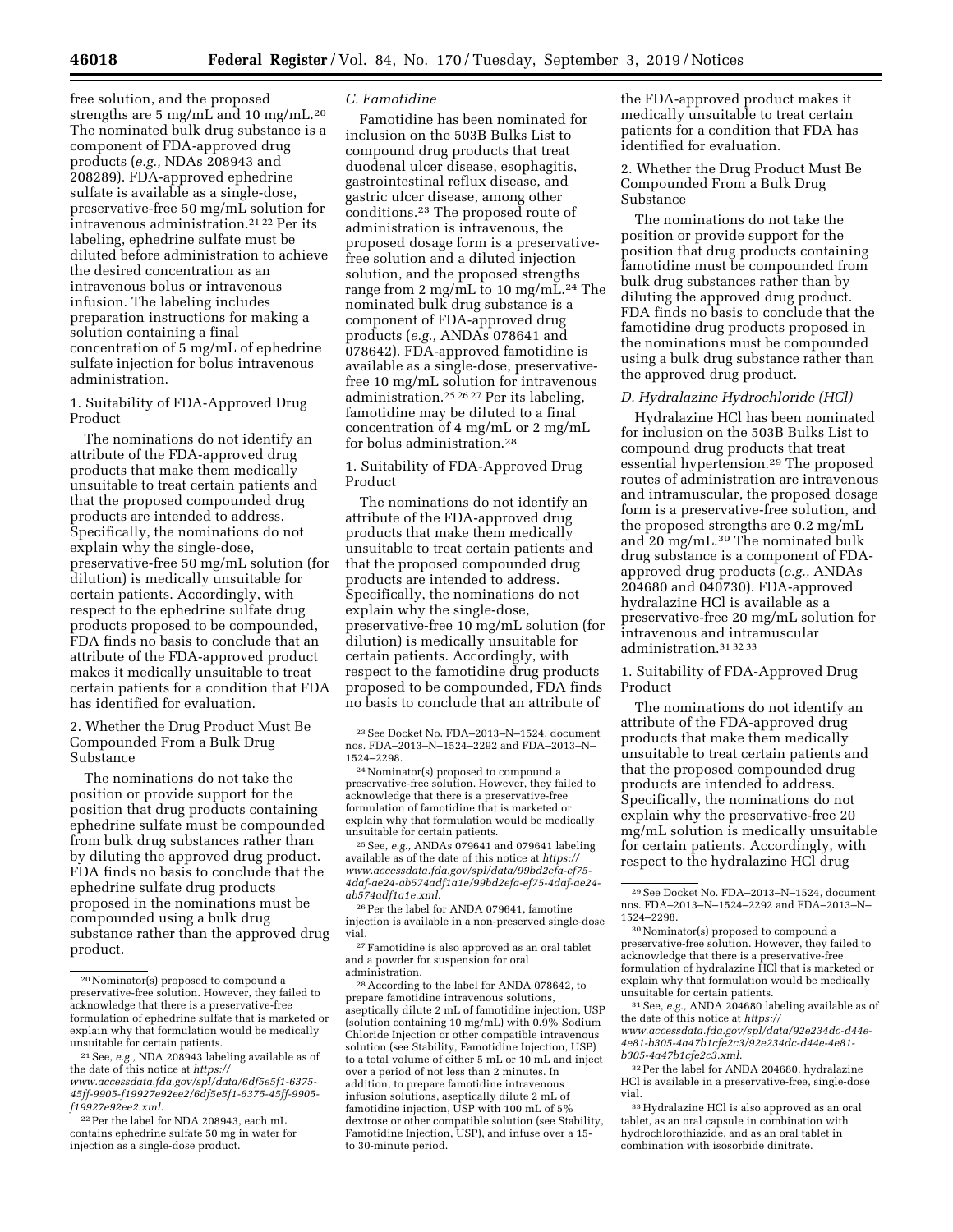products proposed to be compounded, FDA finds no basis to conclude that an attribute of the FDA-approved product makes it medically unsuitable to treat certain patients for a condition that FDA has identified for evaluation.

2. Whether the Drug Product Must Be Compounded From a Bulk Drug Substance

The nominations do not take the position or provide support for the position that drug products containing hydralazine HCl must be compounded from bulk drug substances rather than by diluting the approved drug product. FDA finds no basis to conclude that hydralazine HCl drug products proposed in the nominations must be compounded using a bulk drug substance rather than the approved drug product.

## *E. Methacholine Chloride*

Methacholine chloride has been nominated for inclusion on the 503B Bulks List to compound drug products that aid in the diagnosis of bronchial airway hyperactivity.34 The proposed route of administration is inhalation tapering dose kits, the proposed dosage form is an inhalant, and the proposed strengths are as follows: 8 dilutions (0.125 mg/mL, 0.25 mg/mL, 0.5 mg/mL, 1 mg/mL, 2 mg/mL, 4 mg/mL, 8 mg/mL, 16 mg/mL) and 10 dilutions (0.031 mg/ mL, 0.0625 mg/mL, 0.125 mg/mL, 0.25 mg/mL, 0.5 mg/mL, 1 mg/mL, 2 mg/mL, 4 mg/mL, 8 mg/mL, 16 mg/mL). The nominated bulk drug substance is a component of an FDA-approved drug product (NDA 019193). FDA-approved methacholine chloride is available as a 100 mg/vial powder for solution to be administered only by inhalation.35 Per its labeling, methacholine chloride is reconstituted and diluted to the following concentrations with 0.9% sodium chloride injection or 0.9% sodium chloride injection containing 0.4% phenol (pH 7.0): 0.025 mg/mL, 0.25 mg/mL, 2.5 mg/mL, 10 mg/mL, and 25 mg/mL.

1. Suitability of FDA-Approved Drug Product

The nomination does not identify an attribute of the FDA-approved drug product that makes it medically unsuitable to treat certain patients and that the proposed compounded drug products are intended to address.

Specifically, the nomination does not explain why the 100 mg/vial powder for solution (for reconstitution) is medically unsuitable for certain patients. Accordingly, with respect to the methacholine chloride drug products proposed to be compounded, FDA finds no basis to conclude that an attribute of the FDA-approved product makes it medically unsuitable to treat certain patients for a condition that FDA has identified for evaluation.

#### 2. Whether the Drug Product Must Be Compounded From a Bulk Drug Substance

The nomination does not take the position or provide support for the position that drug products containing methacholine chloride must be compounded from bulk drug substances rather than by diluting the approved drug product. FDA finds no basis to conclude that the methacholine chloride drug products proposed in the nominations must be compounded using a bulk drug substance rather than the approved drug product.

#### *F. Sodium Bicarbonate*

Sodium bicarbonate has been nominated for inclusion on the 503B Bulks List to compound drug products that treat various conditions, including metabolic acidosis, certain drug intoxications, severe diarrhea, and indigestion.36 The proposed route of administration is intravenous, the proposed dosage forms are an injectable, preservative-free solution, and injection solutions, and the proposed strengths range from 4.2% to 8.4%, as well as unspecified higher concentrations.37 The nominated bulk drug substance is a component of FDA-approved drug products (*e.g.,* ANDAs 203449 and 202494). FDA-approved sodium bicarbonate is available as a single-dose, preservative-free 1 milliequivalent (mEq/mL) (8.4%) solution for intravenous administration.38 39 40

 $37$  Nominator(s) proposed to compound a preservative-free solution. However, they failed to acknowledge that there is a preservative-free formulation of sodium bicarbonate that is marketed or explain why that formulation would be

<sup>38</sup> See, *e.g.,* ANDA 203449 labeling available as of the date of this notice at *[https://](https://www.accessdata.fda.gov/spl/data/0e955d36-928c-4f09-9b34-0cc954e5b1f4/0e955d36-928c-4f09-9b34-0cc954e5b1f4.xml) [www.accessdata.fda.gov/spl/data/0e955d36-928c-](https://www.accessdata.fda.gov/spl/data/0e955d36-928c-4f09-9b34-0cc954e5b1f4/0e955d36-928c-4f09-9b34-0cc954e5b1f4.xml)[4f09-9b34-0cc954e5b1f4/0e955d36-928c-4f09-9b34-](https://www.accessdata.fda.gov/spl/data/0e955d36-928c-4f09-9b34-0cc954e5b1f4/0e955d36-928c-4f09-9b34-0cc954e5b1f4.xml) [0cc954e5b1f4.xml.](https://www.accessdata.fda.gov/spl/data/0e955d36-928c-4f09-9b34-0cc954e5b1f4/0e955d36-928c-4f09-9b34-0cc954e5b1f4.xml)* 

39Per the label for ANDA 203449, the solutions contain no bacteriostat, antimicrobial agent, or added buffer and are intended only for use as a single-dose injection.

40Sodium bicarbonate is also approved in combination with other ingredients as an injectable,

1. Suitability of FDA-Approved Drug Product

The nominations do not identify an attribute of the FDA-approved drug products that make them medically unsuitable to treat certain patients and that the proposed compounded drug products are intended to address. Specifically, the nominations do not explain why the single-dose, preservative-free 1 mEq/mL (8.4%) solution is medically unsuitable for certain patients. A nomination submitted by the Outsourcing Facilities Association states that it may be necessary to compound a product with greater concentration than is commercially available, but the nomination does not identify specific higher concentrations that the nominator proposes to compound or provide any data or information supporting the need for a higher concentration. Accordingly, with respect to the sodium bicarbonate drug products proposed to be compounded, FDA finds no basis to conclude that an attribute of the FDA-approved product makes it medically unsuitable to treat certain patients for a condition that FDA has identified for evaluation.

2. Whether the Drug Product Must Be Compounded From a Bulk Drug Substance

The nominations do not take the position or provide support for the position that the proposed sodium bicarbonate products with concentrations at or below 8.4% (1 mEQ/mL) must be compounded from bulk drug substances rather than by diluting the approved drug product. In light of the analysis in section III.6.a. above, we do not consider whether a bulk drug substance must be used to compound a sodium bicarbonate drug product at concentrations higher than 8.4%. FDA finds no basis to conclude that the sodium bicarbonate drug products proposed in the nominations must be compounded using a bulk drug substance rather than the approved drug product.

## *G. Sodium Tetradecyl Sulfate*

Sodium tetradecyl sulfate has been nominated for inclusion on the 503B Bulks List to compound drug products that treat varicose veins.41 The proposed route of administration is intravenous, the proposed dosage form is an injection solution, and the proposed strengths range from 0.1% to 3%. The nominated

<sup>34</sup>See Docket No. FDA–2013–N–1524, document no. FDA–2013–N–1524–2292.

<sup>35</sup>See, *e.g.,* NDA 208943 labeling available as of the date of this notice at *[https://](https://www.accessdata.fda.gov/spl/data/7f538d73-80e2-4c00-911a-df2637e5a4d1/7f538d73-80e2-4c00-911a-df2637e5a4d1.xml) [www.accessdata.fda.gov/spl/data/7f538d73-80e2-](https://www.accessdata.fda.gov/spl/data/7f538d73-80e2-4c00-911a-df2637e5a4d1/7f538d73-80e2-4c00-911a-df2637e5a4d1.xml) [4c00-911a-df2637e5a4d1/7f538d73-80e2-4c00-](https://www.accessdata.fda.gov/spl/data/7f538d73-80e2-4c00-911a-df2637e5a4d1/7f538d73-80e2-4c00-911a-df2637e5a4d1.xml)* 

*[<sup>911</sup>a-df2637e5a4d1.xml.](https://www.accessdata.fda.gov/spl/data/7f538d73-80e2-4c00-911a-df2637e5a4d1/7f538d73-80e2-4c00-911a-df2637e5a4d1.xml)* 

<sup>36</sup>See Docket No. FDA–2013–N–1524, document nos. FDA–2013–N–1524–2292 and FDA–2013–N– 1524–2298. Also, see Docket No. FDA–2015–N–

solution for irrigation, and various oral

formulations.

<sup>41</sup>See Docket No. FDA–2013–N–1524, document no. FDA–2013–N–1524–2292.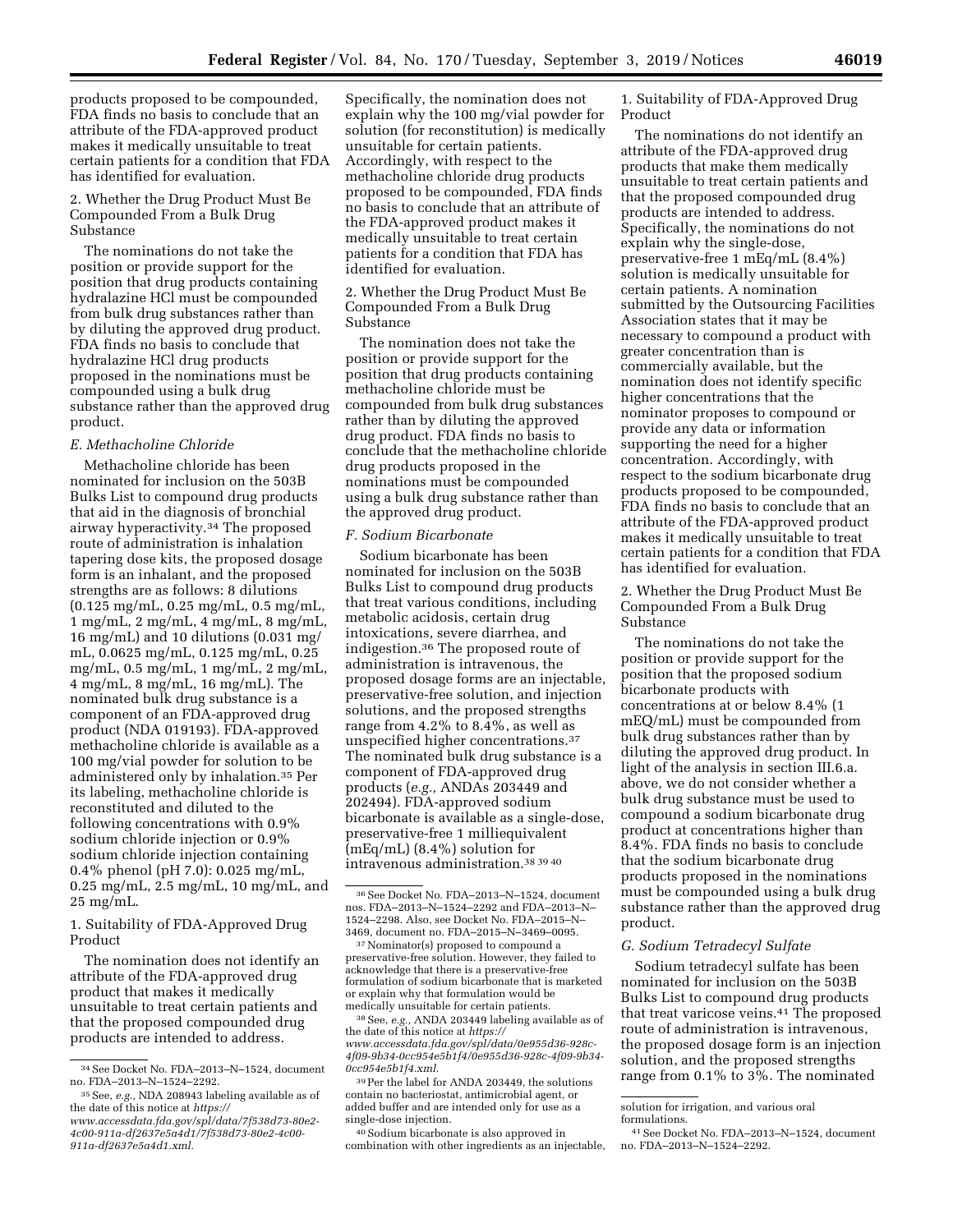1. Suitability of FDA-Approved Drug Product

intravenous administration.42

The nomination does not identify an attribute of the FDA-approved drug product that makes it medically unsuitable to treat certain patients and that the proposed compounded drug products are intended to address. Specifically, the nomination does not explain why the 20 mg/2 mL (10 mg/ mL; 1%) and 60 mg/2 mL (30 mg/mL; 3%) solutions are medically unsuitable for certain patients. Accordingly, with respect to the sodium tetradecyl sulfate drug products proposed to be compounded, FDA finds no basis to conclude that an attribute of the FDAapproved product makes it medically unsuitable to treat certain patients for a condition that FDA has identified for evaluation.

2. Whether the Drug Product Must Be Compounded From a Bulk Drug Substance

The nomination does not take the position or provide support for the position that drug products containing sodium tetradecyl sulfate must be compounded from bulk drug substances rather than by diluting the approved drug product. FDA finds no basis to conclude that the sodium tetradecyl sulfate drug products proposed in the nominations must be compounded using a bulk drug substance rather than the approved drug product.

## *H. Trypan Blue*

Trypan blue has been nominated for inclusion on the 503B Bulks List to compound drug products that aid in staining the eye for cataract surgery and vitrectomy.43 The proposed route of administration is intraocular,<sup>44</sup> the proposed dosage form is a preservativefree solution, and the proposed strengths are 0.05%, 0.06%, and

0.15%.45 The nominated bulk drug substance is a component of FDAapproved drug products (*e.g.,* NDAs 021670 and 022278). FDA-approved trypan blue is available as a single-dose, preservative-free 0.06% and 0.15% solution for intraocular administration.46 47

1. Suitability of FDA-Approved Drug Product

The nominations do not identify an attribute of the FDA-approved drug products that make them medically unsuitable to treat certain patients and that the proposed compounded drug products are intended to address. Specifically, the nominations do not explain why the single-dose, preservative-free 0.06% and 0.15% solutions are medically unsuitable for certain patients. Accordingly, with respect to trypan blue drug products proposed to be compounded, FDA finds no basis to conclude that an attribute of the FDA-approved product makes it medically unsuitable to treat certain patients for a condition that FDA has identified for evaluation.

2. Whether the Drug Product Must Be Compounded From a Bulk Drug Substance

The nominations do not take the position or provide support for the position that drug product containing trypan blue must be compounded from bulk drug substances rather than by diluting the approved drug product. FDA finds no basis to conclude that the trypan blue drug products proposed in the nominations must be compounded using a bulk drug substance rather than the approved drug product.

#### *I. Vecuronium Bromide*

Vecuronium bromide has been nominated for inclusion on the 503B

46See, *e.g.,* NDA 021670 labeling available as of the date of this notice at *[https://](https://www.accessdata.fda.gov/spl/data/7c57aaf4-e1a1-d191-e053-2a91aa0a757a/7c57aaf4-e1a1-d191-e053-2a91aa0a757a.xml) [www.accessdata.fda.gov/spl/data/7c57aaf4-e1a1](https://www.accessdata.fda.gov/spl/data/7c57aaf4-e1a1-d191-e053-2a91aa0a757a/7c57aaf4-e1a1-d191-e053-2a91aa0a757a.xml) [d191-e053-2a91aa0a757a/7c57aaf4-e1a1-d191](https://www.accessdata.fda.gov/spl/data/7c57aaf4-e1a1-d191-e053-2a91aa0a757a/7c57aaf4-e1a1-d191-e053-2a91aa0a757a.xml)  [e053-2a91aa0a757a.xml](https://www.accessdata.fda.gov/spl/data/7c57aaf4-e1a1-d191-e053-2a91aa0a757a/7c57aaf4-e1a1-d191-e053-2a91aa0a757a.xml)* and NDA 022278 labeling available as of the date of this notice at *[https://](https://www.accessdata.fda.gov/spl/data/7c57f83d-da8f-2499-e053-2a91aa0afe8e/7c57f83d-da8f-2499-e053-2a91aa0afe8e.xml) [www.accessdata.fda.gov/spl/data/7c57f83d-da8f-](https://www.accessdata.fda.gov/spl/data/7c57f83d-da8f-2499-e053-2a91aa0afe8e/7c57f83d-da8f-2499-e053-2a91aa0afe8e.xml)[2499-e053-2a91aa0afe8e/7c57f83d-da8f-2499-e053-](https://www.accessdata.fda.gov/spl/data/7c57f83d-da8f-2499-e053-2a91aa0afe8e/7c57f83d-da8f-2499-e053-2a91aa0afe8e.xml)  [2a91aa0afe8e.xml.](https://www.accessdata.fda.gov/spl/data/7c57f83d-da8f-2499-e053-2a91aa0afe8e/7c57f83d-da8f-2499-e053-2a91aa0afe8e.xml)* 

47Per the label for NDA 021670, each mL contains: 0.6 mg trypan blue, 1.9 mg sodium monohydrogen orthophosphate, 0.3 mg sodium dihydrogen orthophosphate, 8.2 mg sodium chloride, and water for injection. Per the label for NDA 022278, each mL contains: 1.5 mg trypan blue, 1.9 mg sodium mono-hydrogen orthophosphate, 0.3 mg sodium di-hydrogen orthophosphate, 8.2 mg sodium chloride, and water for injection.

Bulks List to compound drug products that facilitate endotracheal intubation.48 The proposed route of administration is rapid intravenous injection or by intravenous infusion using an infusion control device, the proposed dosage form is an injection, and the propose strengths are 10 mg/10 mL (1 mg/mL) in sterile water for injection and 100 mg/ 100 mL (1 mg/mL) in 0.9% sodium chloride solution. The nominated bulk drug substance is a component of FDAapproved drug products (*e.g.,* ANDAs 079001 and 206670). FDA-approved vecuronium bromide is available as a 10 mg/vial and 20 mg/vial lyophilized powder for solution for intravenous administration (bolus dosing or continuous infusion).49 Per its labeling, vecuronium bromide is 1 mg/mL after reconstitution with either 10 mL (10 mg/vial) or 20 mL (20 mg/vial) of diluent.50

1. Suitability of FDA-Approved Drug Product

The nomination does not identify an attribute of the FDA-approved drug products that make them medically unsuitable to treat certain patients and that the proposed compounded drug products are intended to address. Specifically, the nomination does not explain why the 10 mg/vial and 20 mg/ vial lyophilized powders for solution (for reconstitution) are medically unsuitable for certain patients. Accordingly, with respect to the vecuronium bromide drug products proposed to be compounded, FDA finds no basis to conclude that an attribute of the FDA-approved product makes it medically unsuitable to treat certain patients for a condition that FDA has identified for evaluation.

2. Whether the Drug Product Must Be Compounded From a Bulk Drug Substance

The nomination does not take the position or provide support for the position that drug products containing vecuronium bromide must be compounded from bulk drug substances rather than by diluting the approved drug product. FDA finds no basis to conclude that the vecuronium bromide drug products proposed in the

<sup>42</sup>See, *e.g.,* ANDA 040541 labeling available as of the date of this notice at *[https://](https://www.accessdata.fda.gov/spl/data/5450f902-fb17-44b8-8c4b-4fefeed1908e/5450f902-fb17-44b8-8c4b-4fefeed1908e.xml)*

*[www.accessdata.fda.gov/spl/data/5450f902-fb17-](https://www.accessdata.fda.gov/spl/data/5450f902-fb17-44b8-8c4b-4fefeed1908e/5450f902-fb17-44b8-8c4b-4fefeed1908e.xml)  [44b8-8c4b-4fefeed1908e/5450f902-fb17-44b8-8c4b-](https://www.accessdata.fda.gov/spl/data/5450f902-fb17-44b8-8c4b-4fefeed1908e/5450f902-fb17-44b8-8c4b-4fefeed1908e.xml)[4fefeed1908e.xml.](https://www.accessdata.fda.gov/spl/data/5450f902-fb17-44b8-8c4b-4fefeed1908e/5450f902-fb17-44b8-8c4b-4fefeed1908e.xml)* 

<sup>43</sup>See Docket No. FDA–2013–N–1524, document nos. FDA–2013–N–1524–2292 and FDA–2013–N– 1524–2298.

<sup>44</sup>One nominator proposed the following route of administration and dosage form: Ophthalmic solution; injection. Thus, FDA determined that the proposed route of administration is intraocular.

<sup>45</sup>Nominator(s) proposed to compound a preservative-free solution. However, they failed to acknowledge that there is a preservative-free formulation of trypan blue that is marketed or explain why that formulation would be medically unsuitable for certain patients.

<sup>48</sup>See Docket No. FDA–2015–N–3469, document no. FDA–2015–N–3469–0011.

<sup>49</sup>See, *e.g.,* ANDA 079001 labeling available as of the date of this notice at *[https://](https://www.accessdata.fda.gov/spl/data/82d6bc45-04a5-409a-9223-da1884b2468f/82d6bc45-04a5-409a-9223-da1884b2468f.xml) [www.accessdata.fda.gov/spl/data/82d6bc45-04a5-](https://www.accessdata.fda.gov/spl/data/82d6bc45-04a5-409a-9223-da1884b2468f/82d6bc45-04a5-409a-9223-da1884b2468f.xml)  [409a-9223-da1884b2468f/82d6bc45-04a5-409a-](https://www.accessdata.fda.gov/spl/data/82d6bc45-04a5-409a-9223-da1884b2468f/82d6bc45-04a5-409a-9223-da1884b2468f.xml)[9223-da1884b2468f.xml.](https://www.accessdata.fda.gov/spl/data/82d6bc45-04a5-409a-9223-da1884b2468f/82d6bc45-04a5-409a-9223-da1884b2468f.xml)* 

<sup>50</sup> In addition, the labeling contains infusion rate information for two separate strength solutions: 0.1 mg/mL (10 mg of vecuronium bromide in 100 mL solution) and 0.2 mg/mL (20 mg of vecuronium bromide in 100 mL solution).